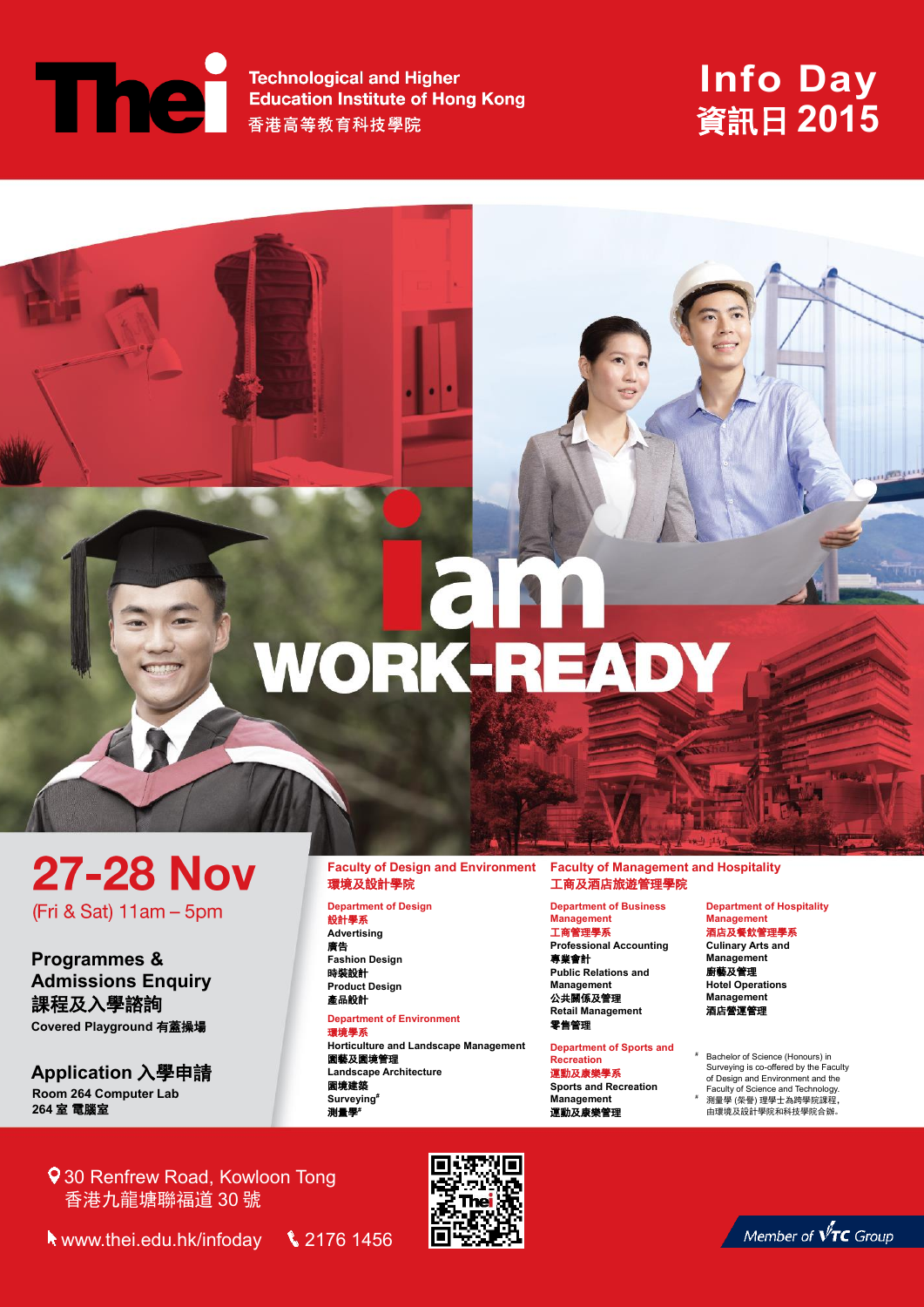### **27-28 Nov (Fri & Sat) — THEi Info Day** 資訊日 **(Kowloon Tong** 九龍塘**)**

#### **Seminars** 講座

|                                                                                                                                                                                                                                                                                                                    | Time (Venue) 時間 (地點)                                                                                       |                                                                                              |                                                                                          |                                                                                       |
|--------------------------------------------------------------------------------------------------------------------------------------------------------------------------------------------------------------------------------------------------------------------------------------------------------------------|------------------------------------------------------------------------------------------------------------|----------------------------------------------------------------------------------------------|------------------------------------------------------------------------------------------|---------------------------------------------------------------------------------------|
| Activities 活動                                                                                                                                                                                                                                                                                                      |                                                                                                            | 27 Nov (Fri)                                                                                 | 28 Nov (Sat)                                                                             |                                                                                       |
| <b>Admission Briefing</b><br>入學簡介                                                                                                                                                                                                                                                                                  | $11:15am - 11:45am$<br>(Lecture Theatre 1<br>演講廳 1,<br>Room 067 室)                                         | $2:15$ pm $- 2:45$ pm<br>(Room 032 室)                                                        | $11:15am - 11:45am$<br>(Room 032 室)                                                      | $2:15$ pm $- 2:45$ pm<br>(Room 032 室)                                                 |
| Faculty of Design and Environment 環境及設計學院                                                                                                                                                                                                                                                                          |                                                                                                            |                                                                                              |                                                                                          |                                                                                       |
| Activities 活動                                                                                                                                                                                                                                                                                                      |                                                                                                            | Time (Venue) 時間 (地點)                                                                         |                                                                                          |                                                                                       |
|                                                                                                                                                                                                                                                                                                                    | 27 Nov (Fri)                                                                                               |                                                                                              | 28 Nov (Sat)                                                                             |                                                                                       |
| Department of Design Programmes Briefing<br>設計學系課程簡介<br>• Bachelor of Arts (Honours) in Advertising<br>廣告(榮譽)文學士<br>· Bachelor of Arts (Honours) in Fashion Design<br>時裝設計(榮譽)文學士<br>• Bachelor of Arts (Honours) in Product Design<br>產品設計(榮譽)文學士                                                                 | $11:50am - 12:30pm$<br>(Lecture Theatre 4<br>演講廳4,<br>Room 583室)                                           | $3:30$ pm $-4:10$ pm<br>(Room 032 室)                                                         | $11:50am - 12:30pm$<br>(Lecture Theatre 1<br>演講廳1,<br>Room 067室)                         | $3:30$ pm $-4:10$ pm<br>(Lecture Theatre 1<br>演講廳 1,<br>Room 067 室)                   |
| Department of Environment Programmes Briefing<br>環境學系課程簡介<br>• Bachelor of Arts (Honours) in Horticulture and Landscape<br>Management<br>園藝及園境管理 (榮譽) 文學士<br>· Bachelor of Arts (Honours) in Landscape Architecture<br>園境建築 (榮譽) 文學士<br>• Bachelor of Science (Honours) in Surveying<br>測量學 (榮譽) 理學士               | 12:40pm - 1:20pm<br>(Room 032 室)                                                                           | $2:50$ pm $-3:20$ pm<br>(Room 032 室)                                                         | 12:40pm - 1:20pm<br>(Room 032 室)                                                         | $2:50$ pm $-3:20$ pm<br>(Room 032 室)                                                  |
| Faculty of Management and Hospitality 工商及酒店旅遊管理學院                                                                                                                                                                                                                                                                  |                                                                                                            |                                                                                              |                                                                                          |                                                                                       |
| Activities 活動                                                                                                                                                                                                                                                                                                      |                                                                                                            | Time (Venue) 時間 (地點)                                                                         |                                                                                          |                                                                                       |
|                                                                                                                                                                                                                                                                                                                    |                                                                                                            | 27 Nov (Fri)                                                                                 | 28 Nov (Sat)                                                                             |                                                                                       |
| Department of Business Management<br>Programmes Briefing<br>工商管理學系課程簡介<br>• Bachelor of Arts (Honours) in Professional Accounting<br>專業會計 (榮譽) 文學士<br>• Bachelor of Arts (Honours) in Public Relations and<br>Management<br>公共關係及管理 (榮譽) 文學士<br>• Bachelor of Arts (Honours) in Retail Management<br>零售管理 (榮譽) 文學士 | $12:30 \text{pm} - 1:15 \text{pm}$<br>(Room 331 & 332,<br>Media &<br><b>Presentation Room</b><br>媒體及公共關係室) | $2:50$ pm $-3:25$ pm<br>(Room 331 & 332,<br>Media &<br><b>Presentation Room</b><br>媒體及公共關係室) | 12:30pm - 1:15pm<br>(Room 331 & 332,<br>Media &<br><b>Presentation Room</b><br>媒體及公共關係室) | $2:50$ pm $-3:25$ pm<br>(Room 331 & 332,<br>Media &<br>Presentation Room<br>媒體及公共關係室) |
| Department of Hospitality Management<br>Programmes Briefing<br>酒店及餐飲管理學系課程簡介<br>• Bachelor of Arts (Honours) in Culinary Arts and Management<br>廚藝及管理 (榮譽) 文學士<br>• Bachelor of Arts (Honours) in Hotel Operations Management<br>酒店營運管理(榮譽)文學士                                                                     | $11:50am - 12:20pm$<br>(Lecture Theatre 1<br>演講廳1,<br>Room 067 室)                                          | $3:30$ pm $-4:00$ pm<br>(Room 153 室)                                                         | $11:50am - 12:20pm$<br>(Room 032 室)                                                      | $3:30$ pm $-4:00$ pm<br>(Room 032 室)                                                  |
| Department of Sports and Recreation<br>Programmes Briefing<br>運動及康樂學系課程簡介<br>• Bachelor of Social Sciences (Honours) in Sports and<br><b>Recreation Management</b><br>運動及康樂管理(榮譽)社會科學學士                                                                                                                            | $11:50am - 12:10pm$<br>(Room 156 室)                                                                        | $3:30$ pm $-3:50$ pm<br>(LT1, Room 067 室)                                                    | $11:50am - 12:10pm$<br>(Room 031室)                                                       | $3:30$ pm $-3:50$ pm<br>(Room 031室)                                                   |
| Taster Programmes 學科體驗活動<br>Please wait at the covered playground for guided tour<br>Eaculty of Design and Environment 珊培 环铅計學腔                                                                                                                                                                                    |                                                                                                            |                                                                                              |                                                                                          |                                                                                       |

| Faculty of Design and Environment 境境及設計學院                                                                                                                             | 請到有蓋操場等待參觀設施                                               |                                                            |
|-----------------------------------------------------------------------------------------------------------------------------------------------------------------------|------------------------------------------------------------|------------------------------------------------------------|
| Activities (Venue) 活動 (地點)                                                                                                                                            | Time 時間                                                    |                                                            |
|                                                                                                                                                                       | 27 Nov (Fri)                                               | 28 Nov (Sat)                                               |
| Fashion Design - Leather Accessories Workshop (Room 555 Accessories Workshop)<br>時裝設計 - 皮革配飾工作坊 (555 室 配飾設計工藝室)                                                       | $12:30 \text{pm} - 2:00 \text{pm}$                         | $4:00 \text{pm} - 5:30 \text{pm}$                          |
| Horticulture and Landscape Management - The Amazing Microscopic World of Plants Workshop<br>(Room 133 Plant Laboratory)<br>園藝及園境管理 - 放大百倍看植物世界 - 顯微鏡工作坊 (133 室 植物實驗室) | $3:30$ pm $-5:00$ pm                                       | $2:00 \text{pm} - 4:00 \text{pm}$                          |
| Product Design - Build up your LED light (Room 543 Product Design Studio)<br>產品設計 - 小型 LED 燈製作坊 (543 室 產品設計工作室)                                                       | $12:30 \text{pm} - 1:15 \text{pm}$<br>$3:30$ pm $-4:15$ pm | $12:30 \text{pm} - 1:15 \text{pm}$<br>$3:30$ pm $-4:15$ pm |
| Faculty of Management and Hospitality 工商及酒店旅遊管理學院                                                                                                                     | Please wait at the covered playground for guided tour      | 請到有蓋操場等待參觀設施                                               |
| - A - 41. -141 ハノヽ 2千玉+ ノムト開トヽ                                                                                                                                        |                                                            | Time 時間                                                    |

| Activities (Venue) 活動 (地點)                                                                                                                                                 | ние выви                                      |                                               |
|----------------------------------------------------------------------------------------------------------------------------------------------------------------------------|-----------------------------------------------|-----------------------------------------------|
|                                                                                                                                                                            | 27 Nov (Fri)                                  | 28 Nov (Sat)                                  |
| Sports and Recreation Management - Demonstration on Sport Therapy (Room 201 Sport Therapy<br>Centre) 運動及康樂管理 - 運動治療示範 (201 室 運動治療中心)                                       | $12:00nn - 5:00pm$                            | $11:00am - 5:00pm$                            |
| Sports and Recreation Management - Demonstration on Sport Coaching Equipment (Room 242)<br>Human Performance Laboratory) 運動及康樂管理 - 運動訓練器材示範 (242 室 人體表現實驗室)                | $2:30 \text{pm} - 5:00 \text{pm}$             | $11:00am - 5:00pm$                            |
| Public Relations and Management - Practical Public Relations Workshop (Room 331-332 Media &<br>Presentation Room) 公共關係及管理 - 公共關係實戰工作坊 (331-332 室 媒體及公共關係室)                 | $1:30$ pm $- 2:30$ pm<br>$3:40$ pm $-4:30$ pm | $1:30$ pm $- 2:30$ pm<br>$3:40$ pm $-4:30$ pm |
| Public Relations and Management - Media and Presentation Room Opening Ceremony (Room 331-<br>332 Media & Presentation Room)<br>公共關係及管理 - 媒體及公共關係室開幕儀式 (331-332 室 媒體及公共關係室) |                                               | $1:15$ pm $-2:30$ pm                          |